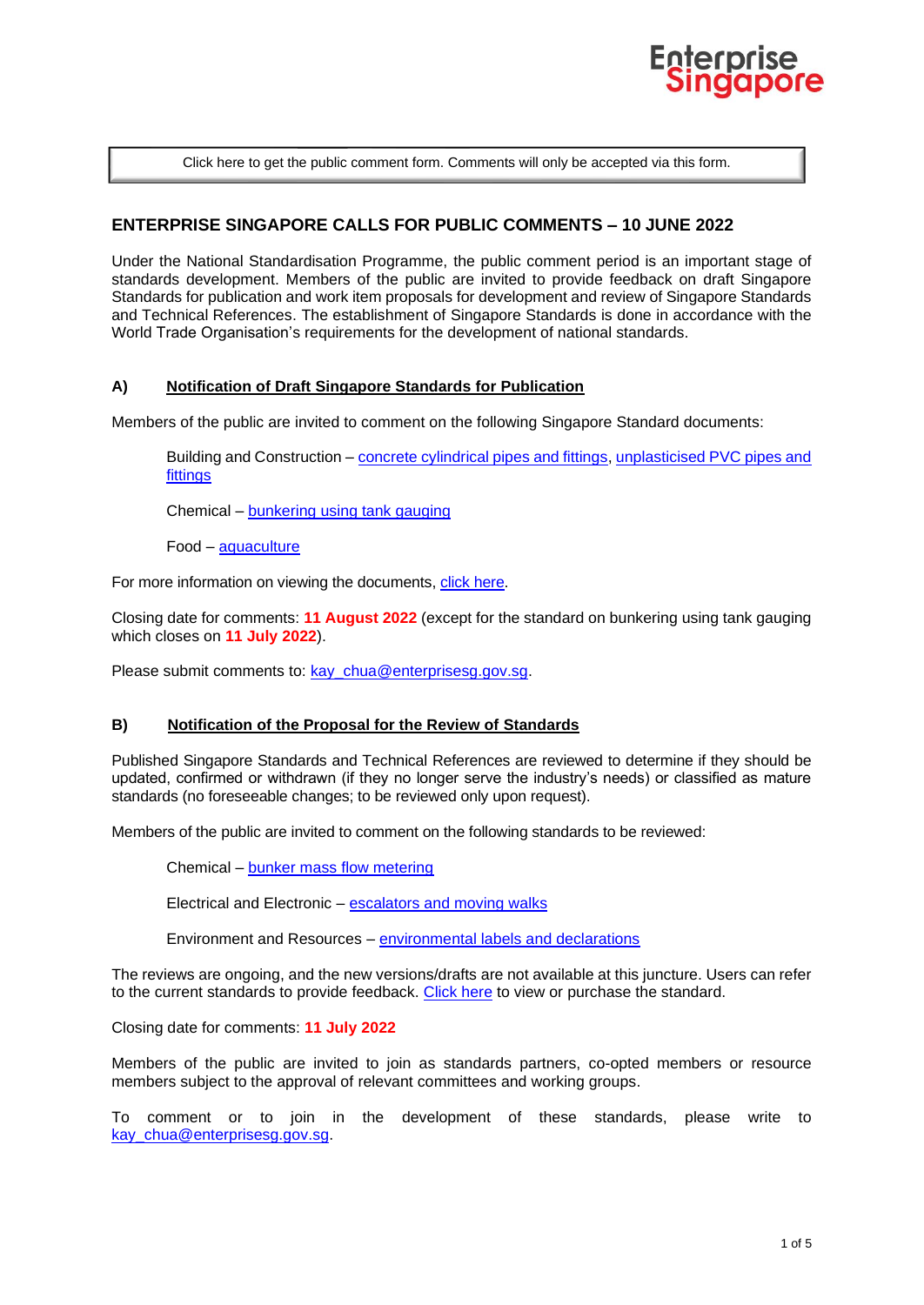# **A) Notification of Draft Singapore Standards for Publication**

# *(I) Building and Construction*

## <span id="page-1-0"></span>**Revision**

**1. Specification on concrete cylindrical pipes and fittings including manholes and street gullies** (Revision of SS 183:1978)

This standard specifies requirements for cylindrical pipes and fittings, including manhole sections intended for conveyance of sewage or surface water under certain gravity flow conditions.

The key changes in this revision include the following:

- a) Expanded specifications to adequately address the performance requirements of pipes to be constructed by pipe jacking method.
- b) Addition of new requirements for anti-corrosion protective lining in concrete pipes used in sewerage environment.
- c) Addition of new pipe materials, namely polymer concrete and calcium aluminate concrete.
- d) New classification of pipes according to installation depth and standardisation of crushing load requirements for the respective pipe class.
- e) Addition of new requirements for structural and water tightness design and test at factory, and water tightness testing of completed lengths of pipes at site.

<span id="page-1-1"></span>Users of this standard include plumbers, engineers, pipe suppliers and manufacturers.

#### **2. Specification for unplasticised PVC pipes and fittings below ground for sanitary drainlines** (Revision of SS 272:2012)

This standard specifies the requirements for solid wall pipes, including pipes that:

- have smooth internal and external surfaces;
- have the same formulation throughout the wall, fittings and unplasticised polyvinyl chloride (uPVC) piping systems;
- are used in non-pressure underground sanitary drainlines.

The key changes in this revision include the following:

- a) Clarification of product covered;
- b) Addition of more terms and definitions;
- c) Introduction of symbols and abbreviations;
- d) Deletion of clause on dimension of "O-ring type sockets";
- e) Re-classification of clauses under pipe, fitting, and sockets and spigots.

Users of the standard include manufacturers, suppliers, professional engineers, licensed water service plumbers and qualified persons for building projects.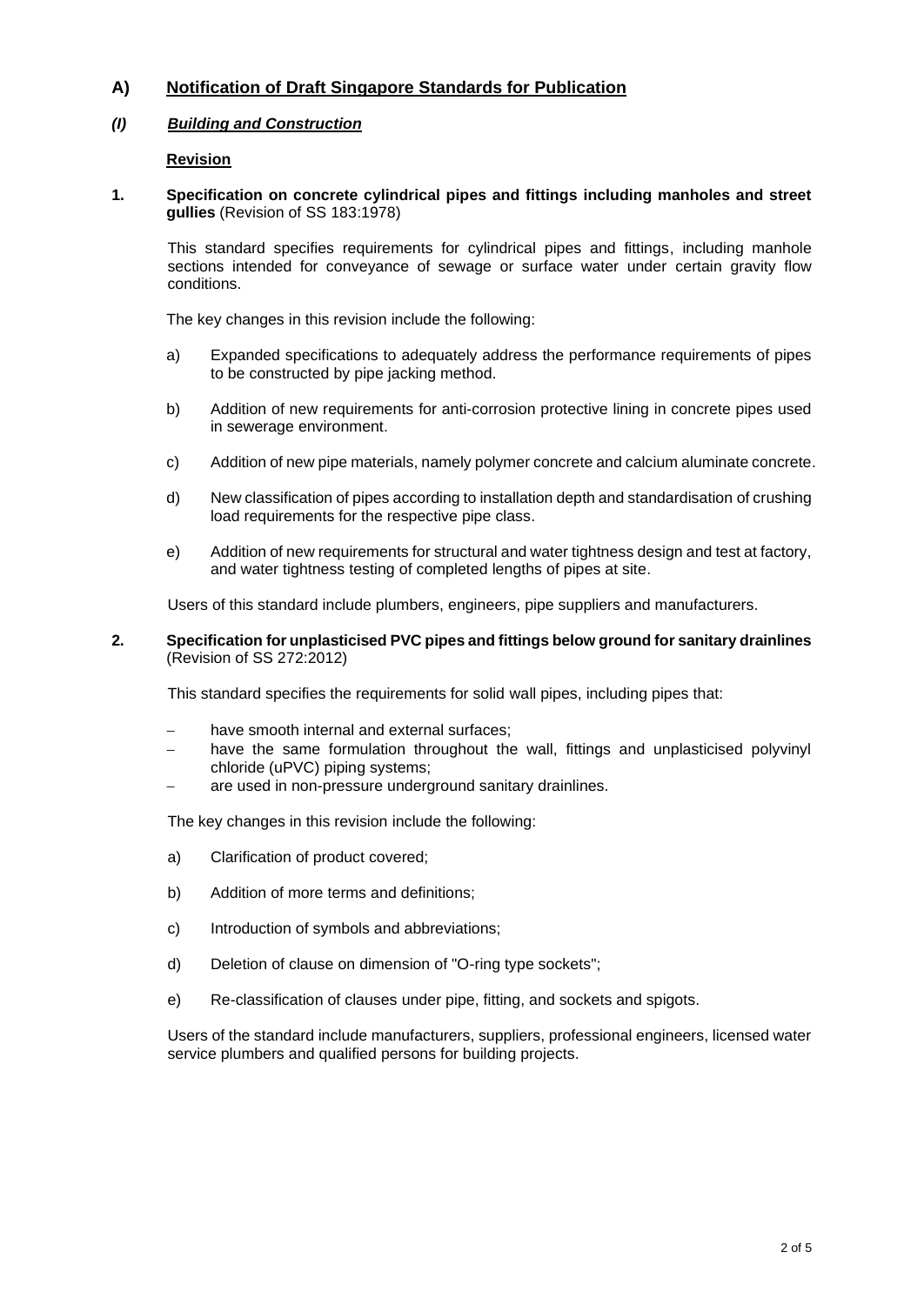## *(II) Chemical*

## <span id="page-2-0"></span>**Revision**

## **3. Code of practice for bunkering by bunker tankers using tank gauging** (Revision of SS 600:2014)

This standard specifies the processes, procedures, requirements, roles and responsibilities of all parties concerned, for the delivery of bunkers in the Port of Singapore by bunker tankers using tank gauging, including documentation, equipment standards and verification processes during a bunkering operation. It covers pre-delivery, during-delivery and post-delivery checks and documentation. It also covers the use of volumetric flow meters for bunker delivery.

The draft standard was released for public comment from 7 January to 8 March 2022. The Working Group had since deliberated and addressed the comments received. The main changes to the draft are the addition of calibration certificates for measuring equipment, and the rephrasing of provisions to be more generic and encompassing for various scenarios.

Users of the standard include oil majors, bunker suppliers, bunker craft operators, tanker owners, shipowners, bunker surveying companies, test laboratories, bunkering associations, maritime institutions and relevant government agencies.

Comment period: 10 June to 11 July 2022

## *(III) Food*

<span id="page-2-1"></span>**New**

### **4. Specification for clean and green urban farms – Aquaculture**

This standard sets requirements for a sustainable aquaculture operation while minimising impact to the environment. Performance indicators are listed to help farms achieve goals for environmental sustainability, while producing high quality and safe food. It applies to open-cage, pond, tank, raceway and closed containment farming systems for fish, crustaceans and molluscs in fresh and marine water through all phases of farm production.

Potential users include testing, inspection and certification bodies, farmers, farm suppliers, buyers of farm produce (e.g. importers, exporters and retailers), training providers, institutes of higher learning and relevant government agencies.

<span id="page-2-2"></span>Copies of the drafts and standards are available at:

Viewing from Singapore Standards eShop Login to Singapore Standards eShop at: [www.singaporestandardseshop.sg](http://www.singaporestandardseshop.sg/) [Login ► Go to Menu (3 bars for mobile users) ► Our Products ► Singapore Standards ► Drafts ► Select document] Viewing Singapore Standards and ISO Standards from Public Libraries All Public Libraries' multimedia stations and on personal internet/mobile devices (e.g. mobile phones, notebooks, tablets) at all Public Libraries via NLB eDatabases "Singapore and ISO Standards Collection" (refer to [www.nlb.gov.sg/VisitUs.aspx](http://www.nlb.gov.sg/VisitUs.aspx) for address and viewing hours) Purchase of Singapore Standards Toppan Leefung Pte Ltd Customer Service Hotline: (65) 6826 9691 Email: [singaporestandardseshop@toppanleefung.com](mailto:singaporestandardseshop@toppanleefung.com) Operating Hours: Mon to Fri: 9.30 am to 6.00 pm Closed on Saturdays, Sundays and Public Holidays

**NOTE** – The viewing period of the drafts and standards will expire on the closing of the public comment period and will no longer be available after this date.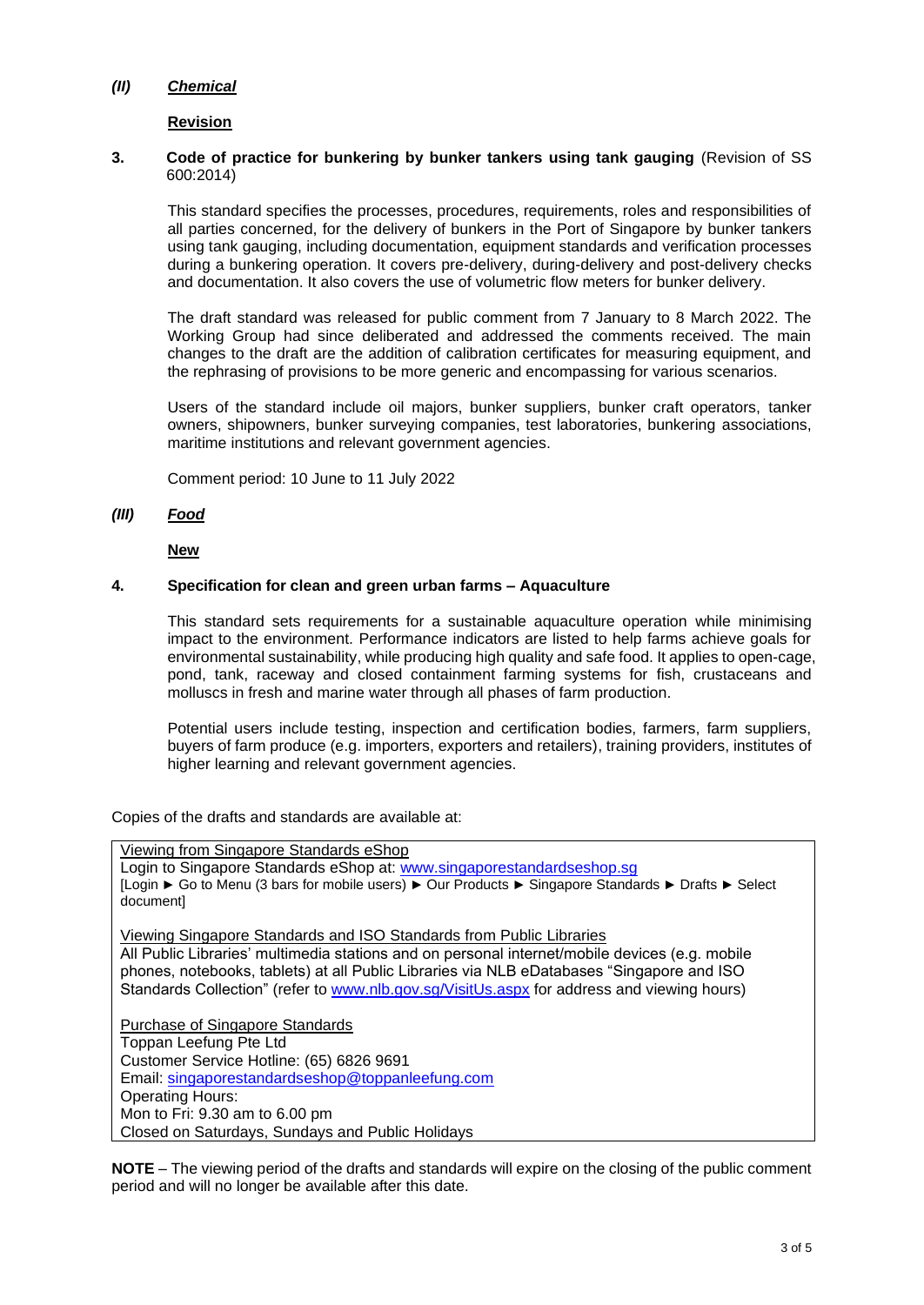# **B) Notification of the Proposal for the Review of Standards**

# *(I) Chemical*

## **1. Code of practice for bunker mass flow metering** (SS 648:2019)

<span id="page-3-0"></span>This standard specifies requirements for bunker quantity measurement using the Coriolis mass flow meter (MFM) system. It also covers the sampling process of bunkering.

This standard is reviewed with the intention of updating the acceptance test of MFM system, verification of MFM system after software update/upgrade, MFM data security arising from digitisation efforts for electronic bunker delivery note, validity of certificate of quality, MFM calibration requirements, and minimum measured quantity of MFM system, taking into consideration the delivery of low carbon bunker fuels.

Users of this standard include bunker suppliers, bunker craft operators, bunker associations, professional institutions, bunker service providers and relevant government agencies.

# *(II) Electrical and Electronic*

### <span id="page-3-1"></span>**2. Code of practice for design, installation and maintenance of escalators and moving walks** (SS 626:2017)

This standard applies to escalators and moving walks (pallet or belt type). It deals with all significant hazards and events relevant to escalators and moving walks when used as intended, and under conditions of misuse which are reasonably foreseeable by the manufacturer.

This standard is reviewed with the intention to align SS 626 with the latest provisions of EN 115-1, "Safety of escalators and moving walks – Part 1: Construction and installation".

Users of this standard include building and asset owners, escalator contractors (comprising escalator manufacturers, service providers and suppliers), specialist professional engineers and qualified persons for lifts and escalators, and relevant government agencies.

## *(III) Environment and Resources*

#### <span id="page-3-2"></span>**3. Environmental labels and declarations – General principles** (SS ISO 14020:2017) (Identical adoption of ISO 14020:2000)

This standard establishes guiding principles for the development and use of environmental labels and declarations. It is intended that other applicable standards in the ISO 14020 (environmental labels and declarations) series be used in conjunction with this standard.

This standard is reviewed with the intention of adopting the upcoming revised ISO 14020 when it is published.

Users of the standard include testing, inspection and certification bodies.

[Submit Comments](https://www.enterprisesg.gov.sg/-/media/ESG/Files/Quality%20and%20Standards/Standards/Public_comment_form)